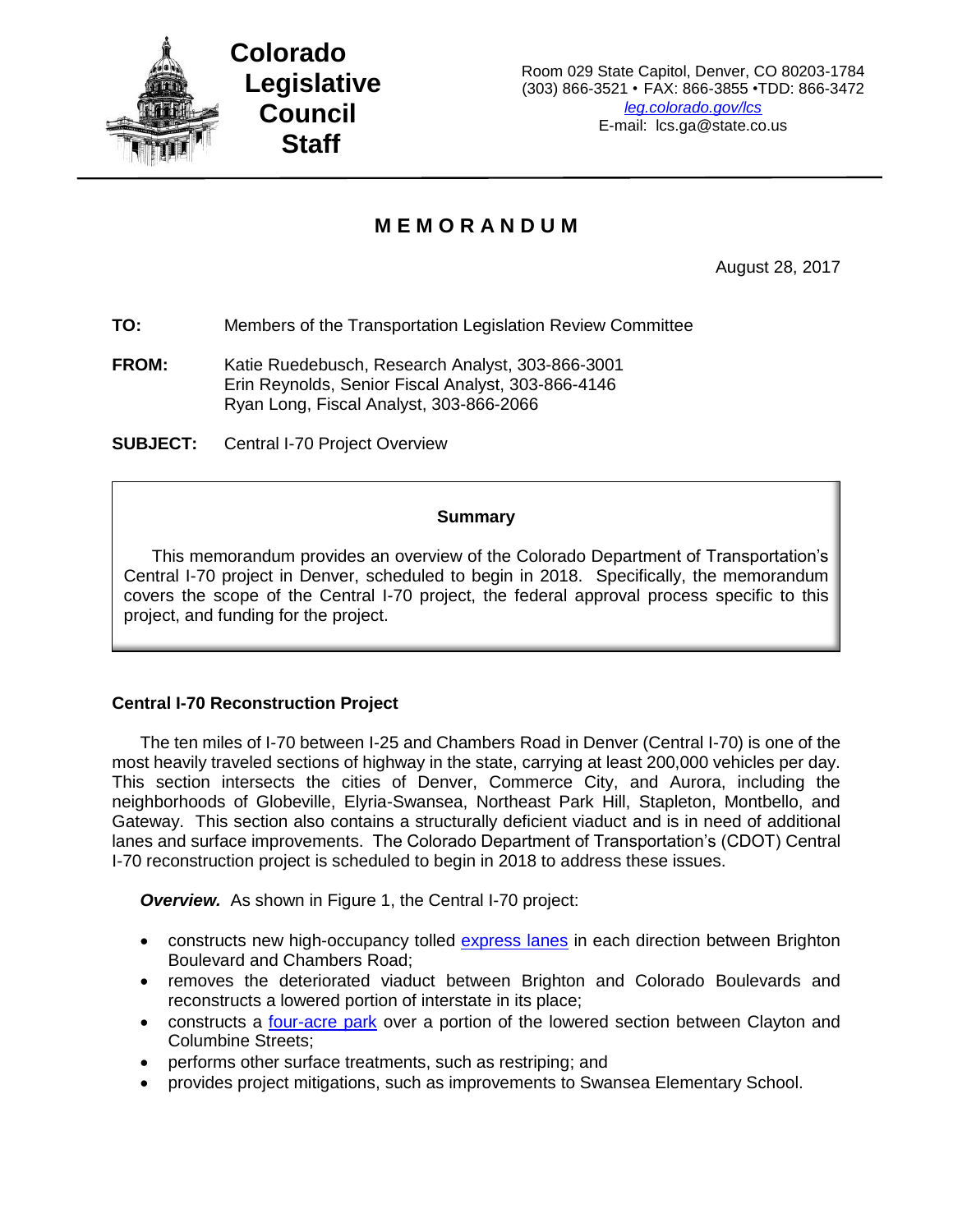**Figure 1 Central I-70 Project Scope**



*Source: Colorado Department of Transportation.*

**Public-private partnership.** For the construction of Central I-70, the state will enter into a public-private partnership. A public-private partnership occurs when a government entity contracts with a private entity to design, finance, construct, operate, and/or maintain an infrastructure project. The type of public-private partnership for the Central I-70 project is called design-build-finance-operate-maintain. In this model, CDOT will maintain ownership over Central I-70, while the private contractor will manage the design and construction of Central I-70, and finance the operation and maintenance of the road as long as contractually obligated. On August 24, 2017, CDOT announced [Kiewit Meridiam Partners](https://www.codot.gov/projects/i70east/assets/c70_es_publicstatement_rev-v4-8-24-17.pdf) (KMP) as the contractor for the Central I-70 project.

*Duration of and road accessibility during construction.* The Central I-70 project is expected to take between four to five years to complete, with completion expected in 2022 or 2023. CDOT is providing incentives for early completion to the contractor to expedite the project's completion. CDOT is requiring its contractor to maintain the current number of lanes during construction and is allowing limited lane closures, as detailed in this CDOT [brochure.](https://www.codot.gov/projects/i70east/fact-sheets-8-2.16/construction-and-community-access_03-09-17.pdf)

### **Federal Approval Process for Large Transportation Projects**

*Environmental Impact Statement.* Before CDOT begins construction on any interstate, it is required to follow the process outlined by the National Environmental Policy Act (NEPA). This process is designed to ensure that different transportation alternatives are considered, community input is solicited throughout the duration of the process, and any environmental and community effects are disclosed to the public. CDOT submitted the I-70 East Final [Environmental Impact](http://i-70east.com/FinalEIS/I-70EastEIS_FEIS-Volume1.pdf)  [Statement](http://i-70east.com/FinalEIS/I-70EastEIS_FEIS-Volume1.pdf) to the Federal Highway Administration in January 2016. The Federal Highway Administration issued a [Record of Decision](http://www.i-70east.com/ROD/I-70EastEIS_ROD_Record-of-Decision.pdf) in January 2017, which concluded a 14-year process and allowed CDOT to move to the construction phase of the Central I-70 project.

After the issuance of the Record of Decision, various groups argued that the Federal Highway Administration failed to comply with NEPA and the Clean Air Act when issuing the project's Environmental Impact Statement. Several groups, including the Sierra Club, have filed a lawsuit stating that the Environmental Impact Statement should be vacated due to violations of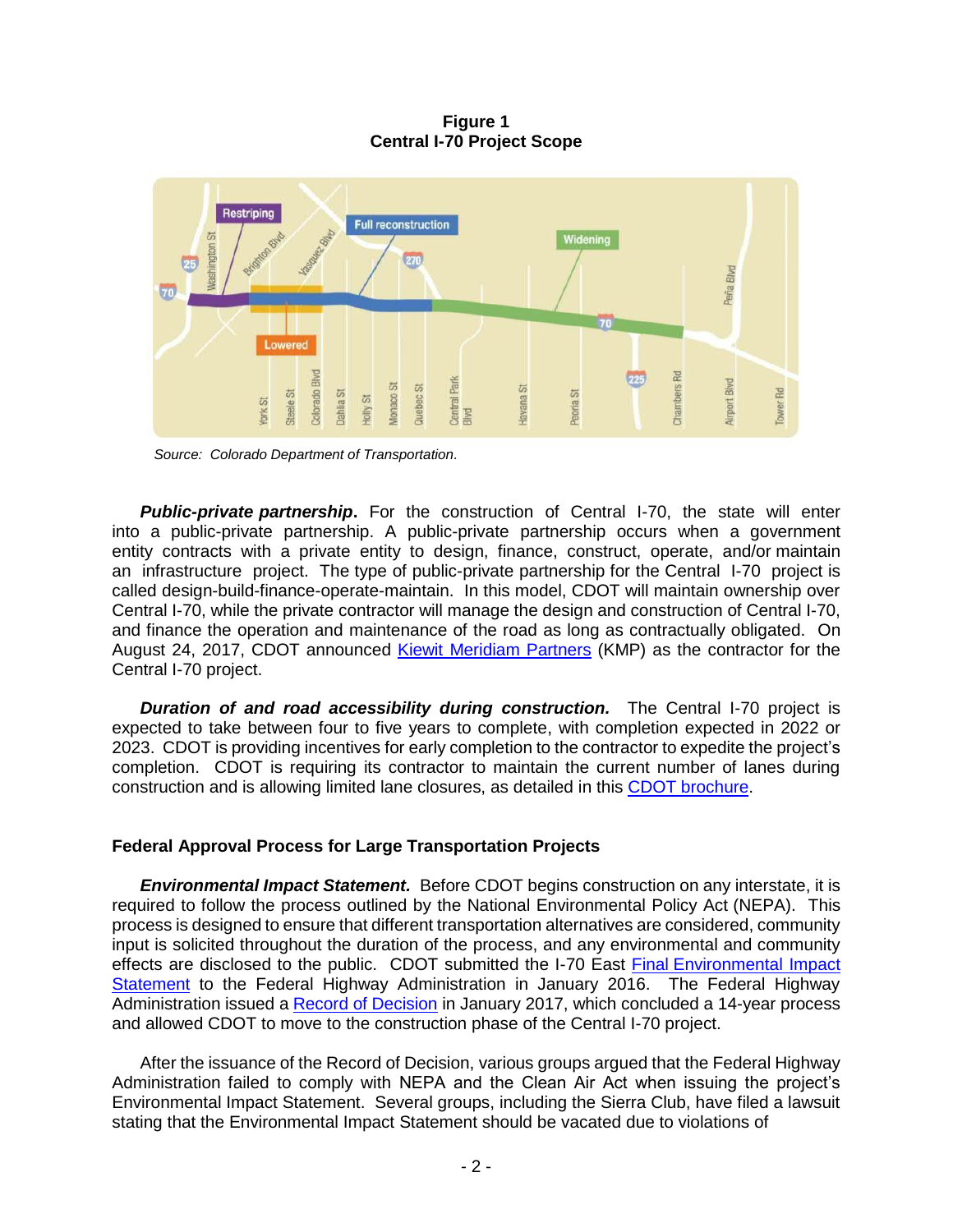NEPA, the Federal-Aid Highway Act, and the Clean Air Act.<sup>1</sup> Among its claims, the lawsuit alleges that the project did not adequately address or follow proper procedures when issuing the Record of Decision, which will lead to violations of the National Ambient Air Quality Standards. The lawsuit argues that in addition to relaxed air standards allowed during the construction of the project and that the NEPA process neglected to consider future air pollutant emissions and mitigation alternatives, such as a rerouted project. This lawsuit is currently pending in U.S. District Court.

*Mitigation efforts.* To address environmental and health concerns, CDOT engaged in various community and public outreach efforts. CDOT's mitigation efforts include the areas of housing, construction, and employment related to this project. More information on mitigation efforts can be found [here.](https://www.codot.gov/projects/i70east/fact-sheets-8-8-16/community-commitments-eng-02-12-17.pdf)

*Alternative routes.* The NEPA process encourages departments to study alternative routes to any project. Precedent for creating modern boulevards out of existing highways exists in the United States. In 2002, Milwaukee, WI, removed a freeway spur that was originally planned to connect I-43 to North Milwaukee Street. The spur was replaced with an at-grade boulevard. The Lakefront West project in Cleveland, OH, is currently under construction to turn a 50-mph highway into a multimodal, 35-mph boulevard along Lake Erie. However, neither of these projects involve turning a section of a national interstate highway into a boulevard. CDOT concluded that proposed reroute options would increase the project's construction costs and result in a substantial increase in traffic volumes. However, several groups have voiced opposition to CDOT's decision to continue the project on I-70's current route. Reroute proponents primarily suggest rerouting I-70 along I-270 and portions of I-76 and turning the site of the Central I-70 project into a boulevard. Central I-70 reroute proponents suggest a boulevard concept would provide access to industrial areas and downtown Denver and include a greenway. A video highlighting the proposed reroute can be found [here.](https://www.youtube.com/watch?v=YzWyb6LsLrc&feature=youtu.be)

### **Funding**

The Central I-70 project is estimated to cost \$1.117 billion. The majority of these funds will come from the Statewide Bridge Enterprise's Bridge Special Fund, as well as the state's General Fund and local sources, as shown in Table 1 and discussed further below.

| <b>Funding Source</b>                  | <b>Amount</b>   |  |  |
|----------------------------------------|-----------------|--|--|
| <b>Bridge Special Fund</b>             | \$850 million   |  |  |
| General Fund                           | 180 million     |  |  |
| Denver Regional Council of Governments | 50 million      |  |  |
| City and County of Denver              | 37 million      |  |  |
| <b>TOTAL</b>                           | \$1,117 million |  |  |

## **Table 1 Central I-70 Project Funding Sources**

*Source: Colorado Department of Transportation.*

 $\overline{\phantom{a}}$ 1*Sierra Club, et.al. v. Elaine Chao, et.al.*, 17-cv-01679, U.S. Dist. Ct. D. Colo, 2017.